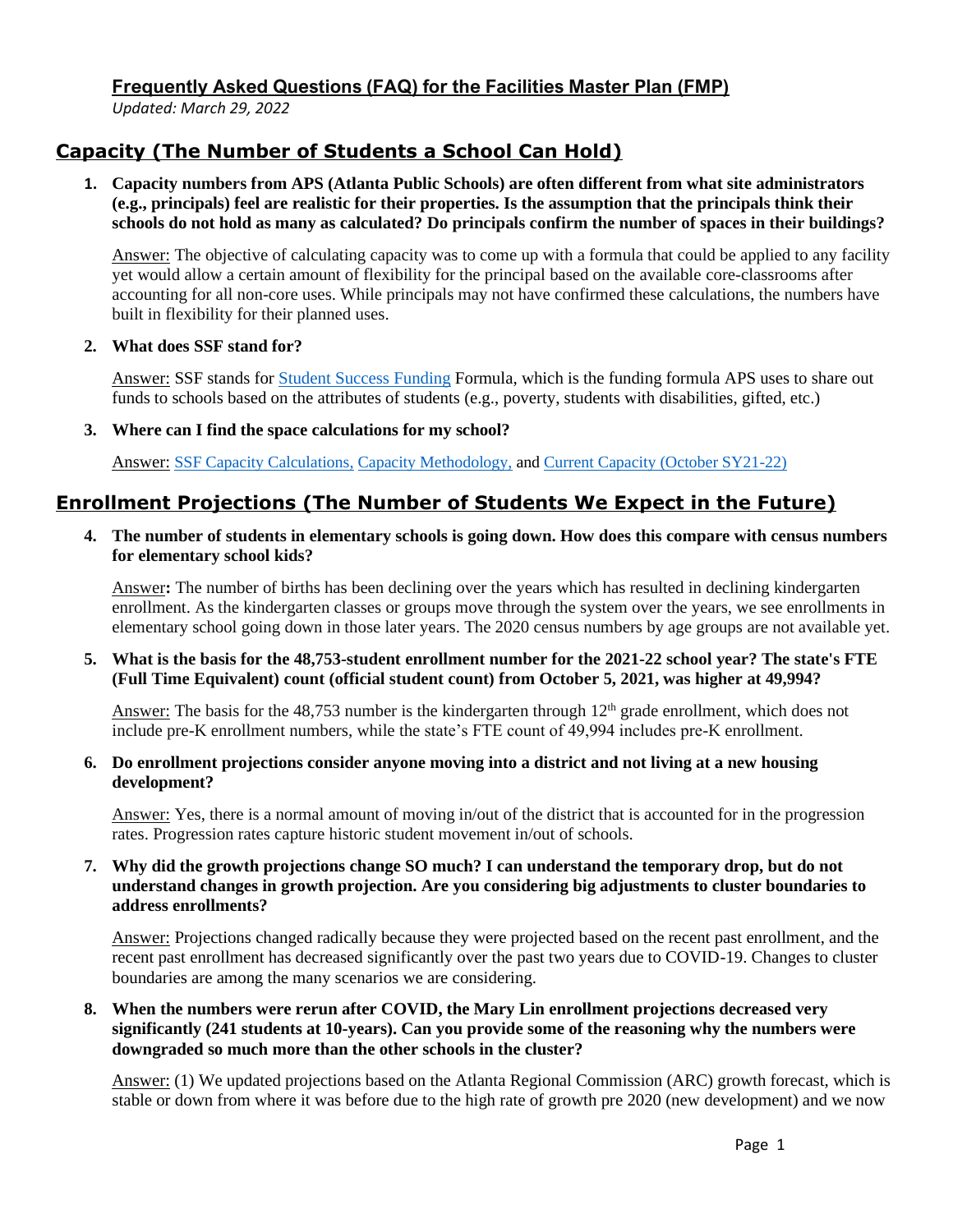*Updated: March 29, 2022*

know more about the yield rates from the developments around the Beltline, and they are lower than originally thought. (Note: The "yield rate" is the average number of APS students that are produced by housing units.)

## **9. What percentage is middle school for Woodson Park?**

Answer: In 2026-27 we project that the K-5 Grades will include 538 students and the Middle school grades will include 233 students, or 30% of the total enrollment.

## **10. Were these underutilized schools really that different in 2019 than today?**

Answer: APS enrollment has been down by more than 2000 students since 2019, so there have been changes in underutilization at schools across the district.

## **Grandfathering**

**11. Will the rezoning make the out-of-zone transfer students who are already at Hollis go back to their zone school to free up the space for Centennial overflow that was zoned for our area 20 years ago or so?**

Answer: No, the out-of-zone transfer students at Hollis would remain there through the highest grade**.**

## **12. If grandfathering is considered when would that discussion take place?**

Answer: Based on regulation JBCCA-R(2) View Regulation JBCCA-R(2): Student Assignment to Schools - [Student Transfers \(eboardsolutions.com\),](https://nam11.safelinks.protection.outlook.com/?url=https%3A%2F%2Fsimbli.eboardsolutions.com%2FPolicy%2FViewPolicy.aspx%3FS%3D36031014%26revid%3DjknjxTVzsLkdWrkIyQ99TA%3D%3D%26ptid%3DamIgTZiB9plushNjl6WXhfiOQ%3D%3D%26secid%3Dp6v70fD4K8ukRv6vtplusTtSg%3D%3D%26PG%3D6%26IRP%3D0&data=04%7C01%7Ctnorvell%40atlanta.k12.ga.us%7Ca7e5f22f715a4cbacf3e08da08faa797%7C0d95ef40a0dd431890985e10f876f635%7C0%7C0%7C637832169904710752%7CUnknown%7CTWFpbGZsb3d8eyJWIjoiMC4wLjAwMDAiLCJQIjoiV2luMzIiLCJBTiI6Ik1haWwiLCJXVCI6Mn0%3D%7C3000&sdata=lnXyTG3Q%2BTAcCgOnz2yU70%2BmIwYGRNzrcL9HsZeyhi0%3D&reserved=0) when attendance zone changes are made, students impacted may be eligible to remain in the school which they currently attend as a transfer, provided that there is permanent classroom space available.

- If space is available, rising 5th, 8th, 10th, 11th, and 12th grade students may remain at their present school. Transportation will not be provided for rezoned students who elect to remain at the present school.
- If space is available, all students with previously granted transfers may remain at the current school.
- All other grade levels will enroll in the new zoned school.

Students who are allowed to remain at their school may continue to attend that school until the student completes all grades at said school, and all other transfer conditions apply. These students do not automatically progress into the feeder school and must seek another transfer in order to be eligible to do so.

## **Housing**

## **If the multi-family rental homes increase, won't school tax dollars drop?**

Answer: No, this will not have a direct effect on tax collections, as property taxes are collected on multi-family properties including rental homes.

### **13. Do we have any data about all of the housing units in Atlanta and APS yield?**

Answer: The student yield (how many students on average or in each housing unit) of new students from new housing is 0.08 students per new home built (city-wide). In other words, eight new students per 100 new houses built**.**

## **14. Is there any consideration for yields changing in the future (i.e., because of rising price points, or more families choose to live in multi-family housing like other cities)?**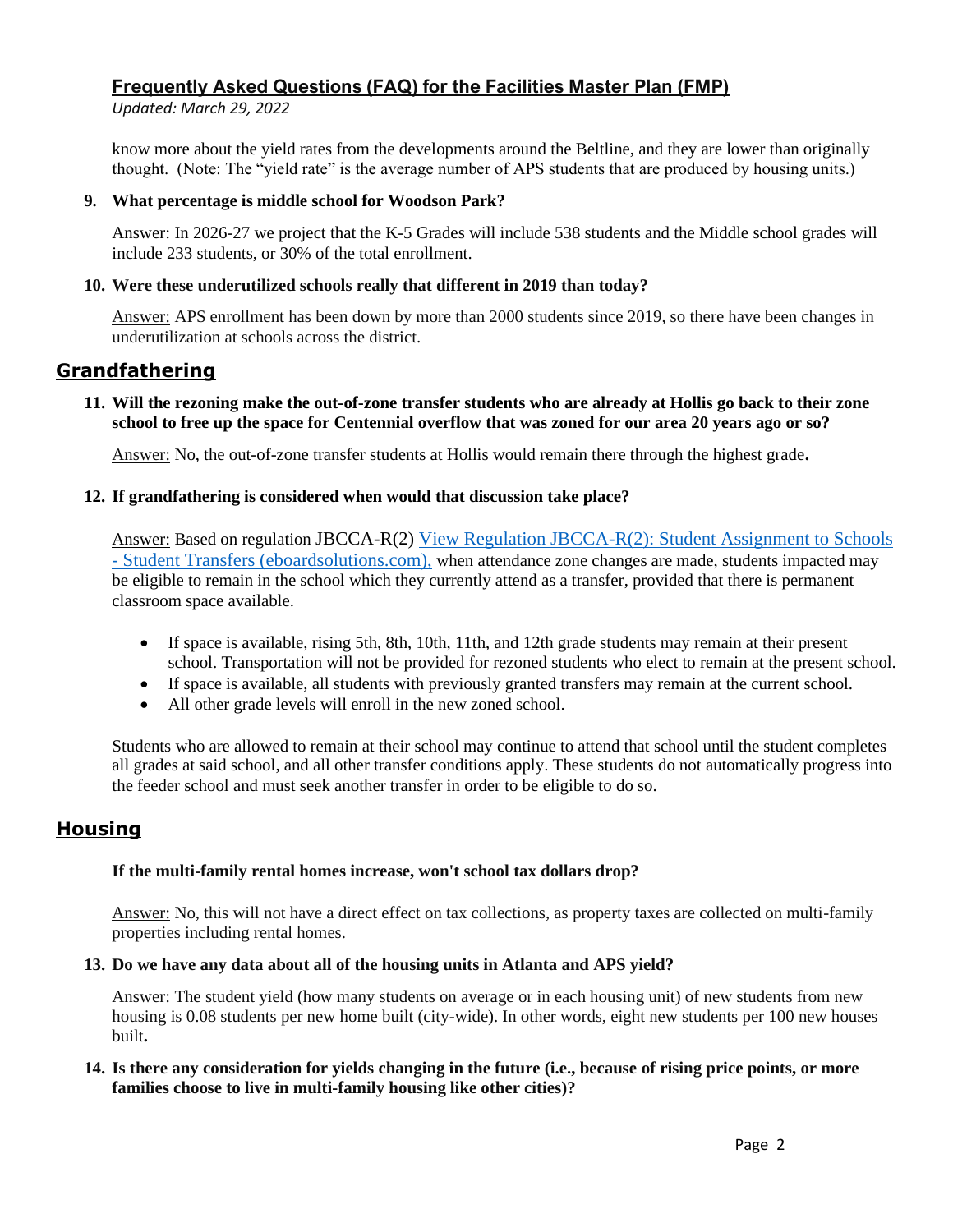*Updated: March 29, 2022*

Answer: While the student yields used in the analysis vary by school zone and by housing type, they were held constant over the 10-year forecast period for the purpose of this study. Over time, we will track the student yields per cluster and housing type (single family, apartments, etc.) and this will continue to strengthen the future forecasts of student enrollment.

## **Private Schools**

## **15. At Midtown we have increasing numbers of students entering FROM private schools in 9th grade. How are those numbers captured?**

Answer: Private school students or students from charter schools are included in the progression rate based on the historic trend of families choosing private or charter schools.

## **Triggers**

### **16. What percent over capacity is considered acceptable if any at all, and at what % must action be taken?**

Answer: If Utilization is 90% to 105%, we consider the following programmatic or administrative accommodations (processes):

- Elementary Schools:
	- o Terminate Administrative Transfers (Attending a school other than your zoned school)
	- o Use floating Art & Music teachers (These teachers would not have a dedicated classroom space)
- Middle & High Schools:
	- o Terminate Administrative Transfers
	- o Floating Teachers
	- o Full use of classroom during Planning Period
	- If Utilization is over 105%, we consider the following:
		- o Modular Classrooms (if site will accommodate), if temporary overcrowding
		- o Changing school attendance zones within a cluster to shift enrollment from over-utilized (overcapacity) schools to under-utilized (under-capacity) schools
		- o Changing cluster boundaries
		- o Addition, renovation, re-activation of schools, new construction (to address longer-term

overcrowding)

### **17. Is there a trigger number for considering consolidation (warning notice) when a school has a low-capacity number? The cost to keep a school open for 30 something % enrollment is not a significant use of resources. Is there a trigger for underutilized schools to take action in the future?**

Answer: We are monitoring schools with less than 65% utilization over the next few years as a potential trigger for consolidation (e.g., merging schools), especially for those clusters that have multiple schools with low utilization rates.

### **18. Do high schools fit clusters enrollment projections, or should also include a % open seats, i.e., larger than expected attendance zones?**

Answer: The goal of conducting this work is to make sure that all schools, including high schools, can accommodate expected enrollment in the future. If we redistrict students, the goal is to fill the school to no more than 95% of the capacity.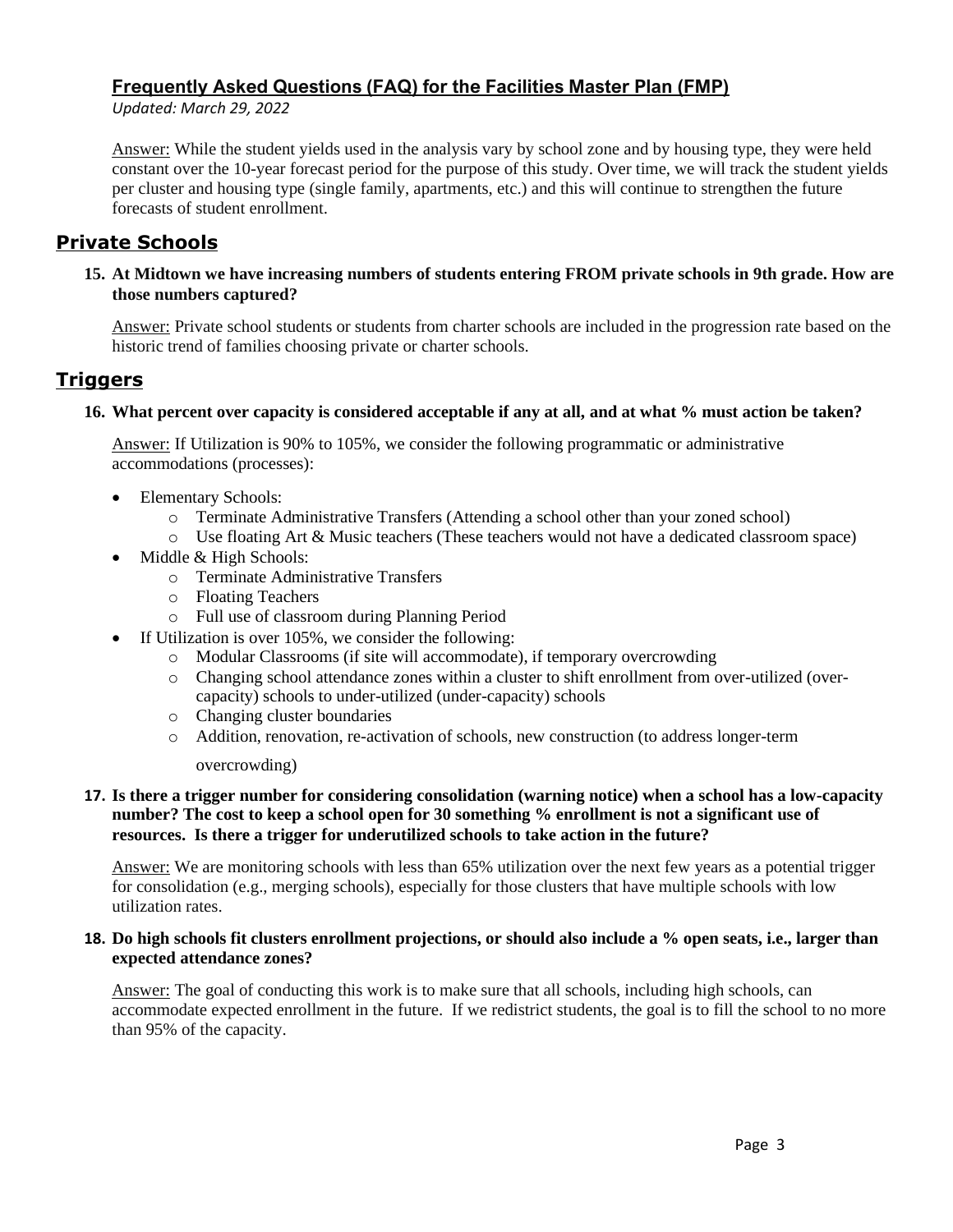*Updated: March 29, 2022*

## **Midtown Cluster Scenarios**

### **19. Midtown is overcrowded. Why not make all the elementary schools K-6, including Inman, and make Howard 7-9 to relieve the crowding at Midtown? Have different configurations for middle & high school been vetted and/or considered to minimize overcrowding at Midtown High?**

Answer: We proposed traditional grade spans for the schools in the Midtown cluster: K-5 for elementary schools (with an option for a dual campus: K-2, 3-5 in two separate buildings), 6-8 for middle school, and 9-12 for high school. We are proposing to address the overcrowding at Midtown HS by moving the Centennial zone to the Washington Cluster.

#### **20. How many students would be in the Dual Campus at Springdale Park ES and how much larger is it than the Dual Campuses in the North Atlanta cluster?**

Answer: Projected enrollment for the 2026-27 school year would be 1,032 at a Springdale Park ES Dual Campus. This is 14% more than Brandon's projected dual campus enrollment of 906. The peak enrollment at Brandon was 1,149 students.

#### **21. In the dual campus scenario, would the Inman portables be removed?**

Answer: Yes, the portables would be removed.

### **22. In the Springdale Park ES Dual Campus, what will the student/teacher ratio be?**

Answer: The student/teacher ratio is determined by how the principal allocates their budget. Some principals allocate as much funding as possible to core classroom teachers in order to lower class size, while others invest funds elsewhere for different supports. With either facilities option, the principal will now have the opportunity to make decisions without space being an (issue)constraint.

## **23. What is the utilization rate of Springdale Park ES if Inman Park does not leave Mary Lin? Is there a way to keep Inman Park in Mary Lin and draw the lines differently for the Springdale Park ES zone in Virginia Highlands?**

Answer: In Scenario 1 for Midtown Elementary Schools, if the Inman neighborhood stays at Mary Lin the utilizations across the Cluster would be as follows: Springdale 42%; Inman 69%, Morningside 78%, Mary Lin 82%, Hope Hill 82%. We calculated several different re-zoning scenarios and they ultimately resulted in Morningside, Inman and/or Springdale utilization falling far below the utilization of the other schools' facilities in the cluster.

### **24. Can you provide some details on why the 4/5 Academy option for Inman is no longer under consideration after a significant effort was spent over 2 years by the cluster community to come up with the scenario in the first place?**

Answer: When the district received the latest enrollment projections and delayed the implementation of the new school at Inman, it allowed the district to fold (include or factor in) the Inman decision into the FMP process to provide a more holistic look at district capacity. The consultants have recommended these two scenarios to best address the capacity challenges facing the Midtown Cluster. Further information on this decision can be found here: [https://drive.google.com/file/d/1iDGbq61TjumOhfc93OFgYikNr\\_Wy9SXb/view](https://drive.google.com/file/d/1iDGbq61TjumOhfc93OFgYikNr_Wy9SXb/view)

### **25. What community input did they receive on Inman? We spent over 2 years working through options to create this recommendation.**

Answer: This is the beginning of community engagement on these specific scenarios. We spoke to the Midtown CAT (Cluster Advisory Team) on March 9th. We also have an Inman-specific meeting on March 22nd. We will visit GO Team meetings in April for further engagement as well as collect community input through Let's Talk.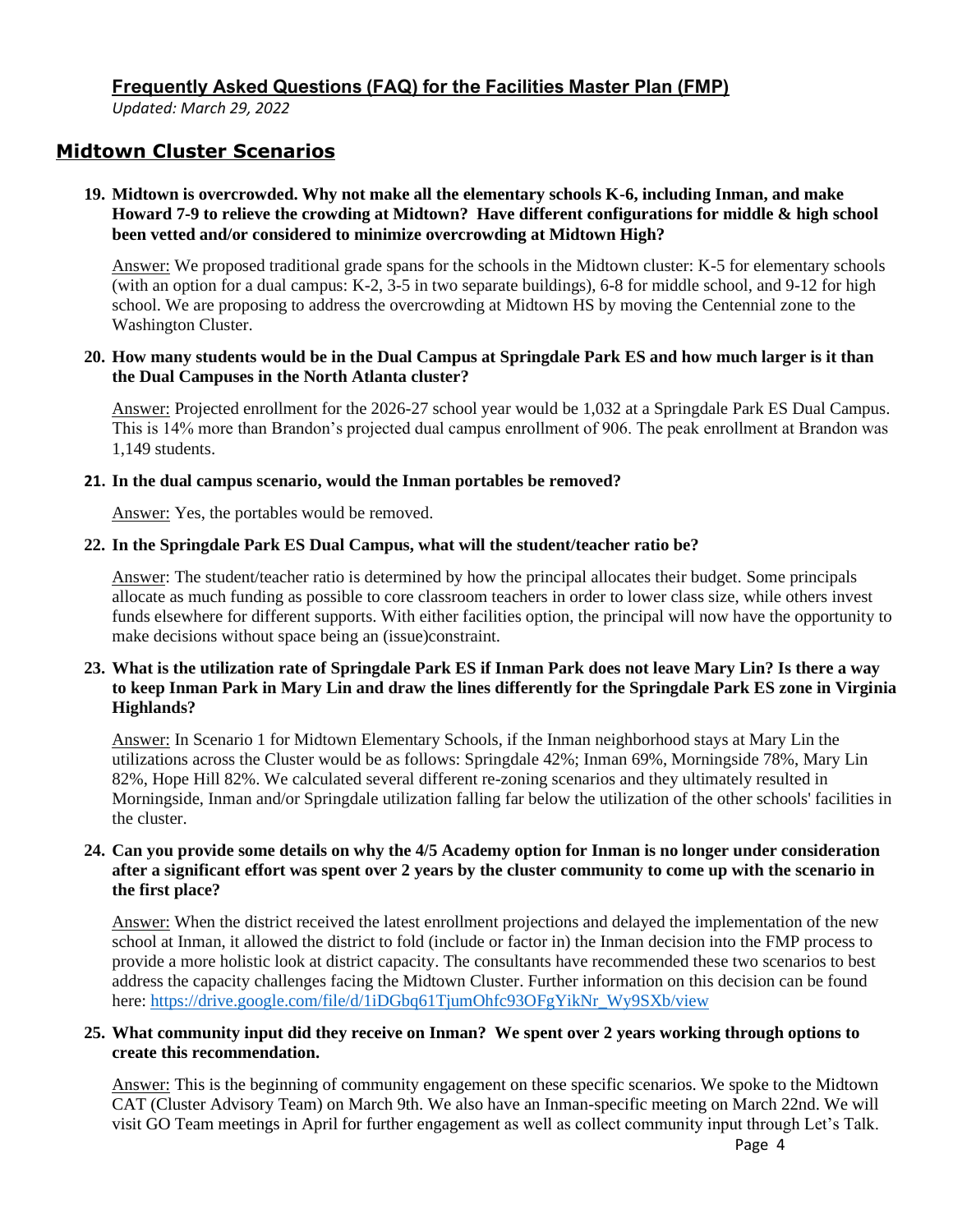*Updated: March 29, 2022*

Please provide your feedback throughout this timeframe. Also, if you see lines that don't make sense to divide, please share that feedback as well.

### **26. Is there flexibility in how the lines are drawn? For example, the opposite side of Monroe goes to a different school, but Piedmont Park may be a more appropriate line.**

Answer: These meetings are the forum for sharing these ideas and concerns. The consultant will take all comments into consideration and may adjust the lines to a different boundary if it makes sense to do so.

**27. Will a dual Springdale Park ES campus allow for a future Pre-k?**

Answer: With the projected lower utilization for either a dual campus or single campus for Springdale Park ES, there would be space for Pre-K at Springdale Park ES. Springdale Park ES would work with the district to determine the feasibility of Pre-K based on existing seats available.

### **28. Why move 820 students from their school and neighborhoods compared to 261 for Scenario 2 when the capacity projections are the same?**

Answer: We are looking for input from the community on these two different scenarios that have slightly different approaches. We welcome the feedback on the scenarios and why you prefer one over the other.

### **29. Will the gym, cafeteria and/or auditorium at Inman receive upgrades? What great new facilities will the Inman campus offer our Springdale Park ES intermediate grades (3-5)? Science labs? Band room? Auditorium?**

Answer: We are not contemplating "new" facilities at Inman. If dual campus is selected, we would review the 3-5 program and what modifications would need to be made, if any. There are no improvements to the gym, cafeteria or auditorium currently planned. Ongoing maintenance, repairs, and school readiness work will continue.

## **30. Can you explain how the bussing portion of transportation will work for the Springdale Park ES Dual Campus? Staggered start times? Multiple buses?**

Answer: There are assigned buses that will service the two buildings for Springdale Park ES and Inman ES. No determination has yet to be made about how the sequence of buses will function nor if a staggered start time is needed. One set of buses will serve general education eligible bus riders for both campuses.

## **31. What are the financial implications of K-5 vs dual campus for Springdale Park ES?**

Answer: Our SSF budget formula is set up to provide funding based on student enrollment and student attributes. Regardless where the student(s) attend school, as long as that student remains in APS, funding will follow the student(s). Neither scenario would provide a negative impact on per pupil funding allocations.

## **32. Why do the consultants recommend a k-5/dual campus over a 4/5?**

Answer: Post-COVID, estimating enrollment projections has a lot of uncertainty. An additional cluster-wide school that becomes overcrowded may require redistricting cluster boundaries (similar to Midtown High); while creating multiple K-5 elementary schools would allow for more flexibility in rezoning to deal with this uncertainty.

## **33. Will we be back here in 5 years?**

Answer: The consultants have suggested that since we are still in the tail-end of the latest COVID wave, we do not know the new norms for student enrollment post-COVID. The future population of Atlanta, driven by affordability of housing, post-COVID patterns, and new housing growth, will determine our need to revisit the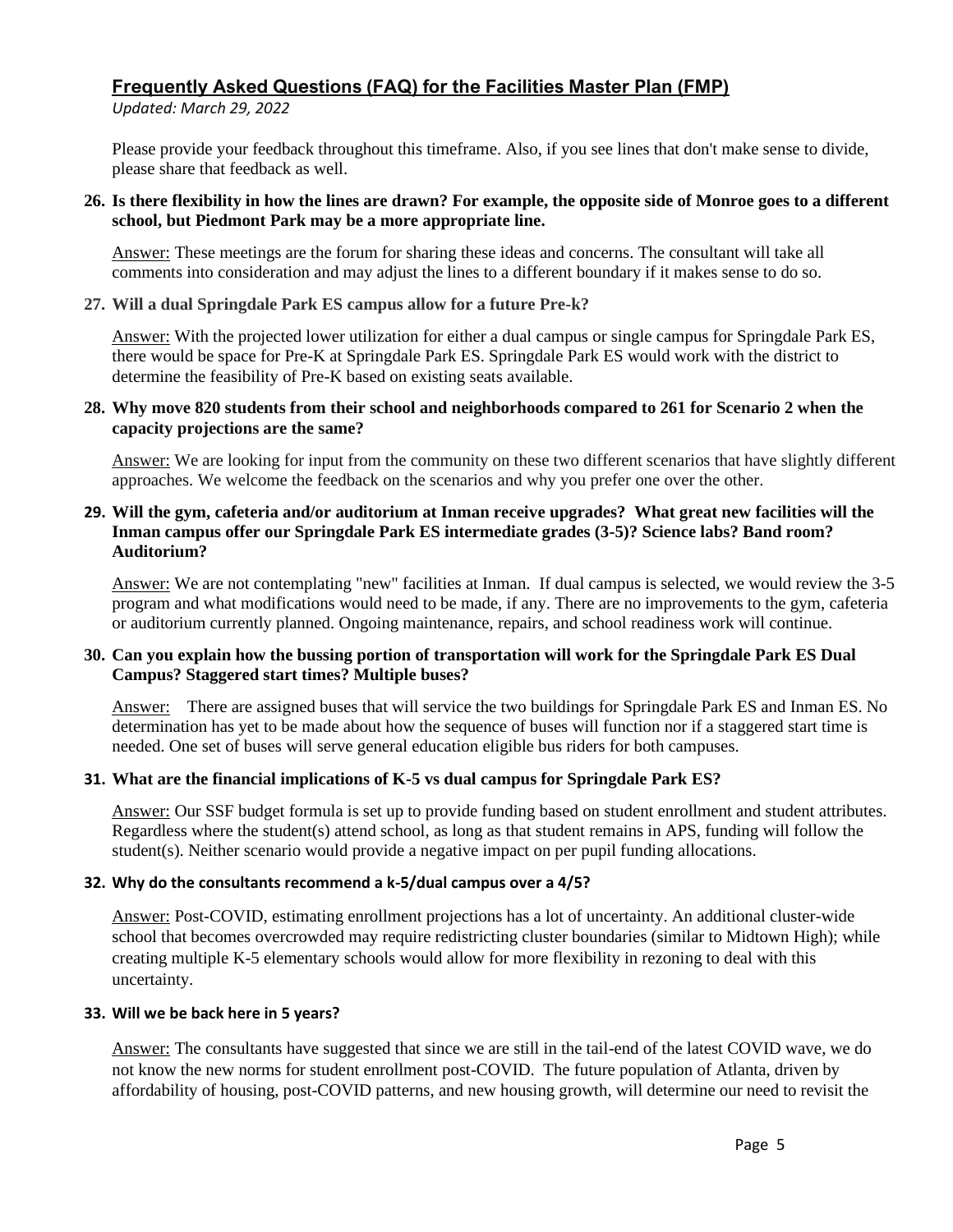*Updated: March 29, 2022*

idea of making shifts in facility usage. APS monitors annual enrollment to keep tabs on localized population and school enrollment trends.

**34. What are the criteria for deciding between the new K-5 or a Dual Campus? In the last round, APS presented feedback from different departments within APS. Will that happen again? If not, are there other criteria that APS is looking at, in addition to feedback from the community, for making that decision?**

Answer: Internally, APS reviewing the impact these scenarios have on students, schools, and communities. Understanding these impacts will help APS make recommendations for May first read as well as support students impacted by these changes.

**35. Will a dual Springdale Park ES campus encourage APS to work with the neighborhood to get a protected bike lane connecting The Beltline and 10th Street to the Inman building?**

Answer: Whether Inman is used as a dual campus for Springdale Park ES or a single K-5 campus, it would not have a bearing on this. We would need to initiate discussions with Atlanta DOT on the proposed use of their T-SPLOST dollars or other funds to implement such requested bicycle infrastructure.

**36. Can APS provide a breakdown of students in the two neighborhoods that are grouped, in the maps, together as "Area A" (239 students from Morningside)? The 239 students seem to come from 3-4 different areas: Ansley Park, Piedmont Heights, an area along Monroe (which considers itself part of Morningside), and an area along Cheshire Bridge (Manchester, which also is part of the Morningside neighborhood association). The families thought that would allow better feedback on the map lines and scenarios.**

| Neighborhood                    | Morningside ES Students in 2021-22 |
|---------------------------------|------------------------------------|
| Piedmont Heights                | 104                                |
| <b>Ansley Park</b>              | 51                                 |
| <b>Sherwood Forest</b>          | 20                                 |
| Manchester                      | 26                                 |
| Monroe Dr (part of Morningside) | 12                                 |
| Midtown                         |                                    |

Answer:

Please note these numbers above represent the students in 2021-22 and do not add up to 239, which reflects the students in 2026-27.

### **37. What is the proposed split of Virginia Highlands students in Scenario 1?**

Answer: The proposed split of Virginia Highlands students in Scenario 1 is 139 would go to Inman (2021-22 SY) and 190 would remain at Springdale Park.

**38. How many school-aged children are in the Emory annexed area? Does APS have that information? It is a large area, and when annexed in the population was 6,000 residents. Families believe there are currently 14 public school students but wonder what the potential is. So they wondered how many school-aged**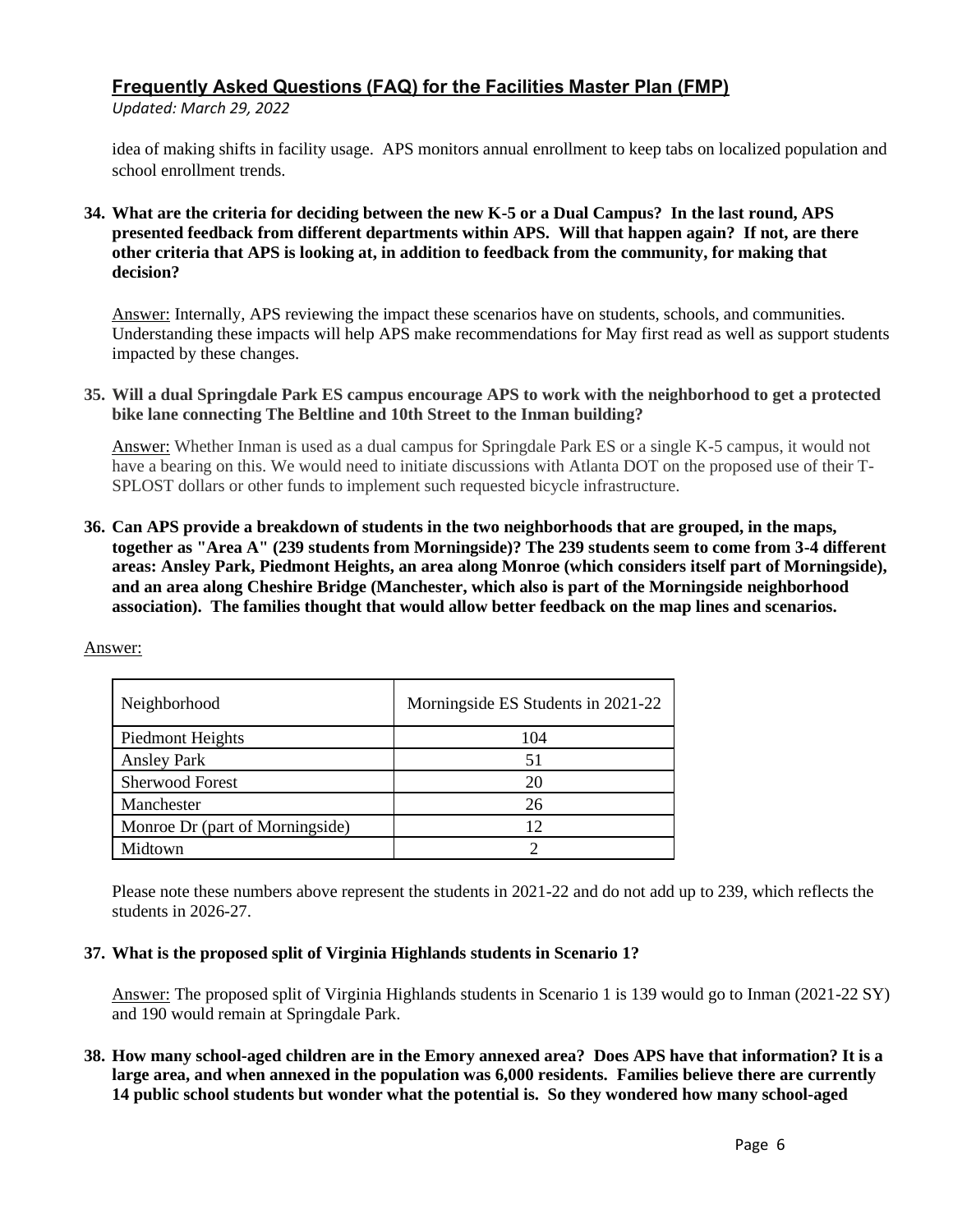*Updated: March 29, 2022*

### **children in Emory are living there but not attending public school, or how many "units" that yield students are in that area? Did the consultant's forecast growth in that area specifically?**

Answer: Census 2020 data by age group is not available yet. The 2020 ACS 5-Year estimates, however, for census tracts covering CDC/Emory are as follows:

| AGE 5 to 9 years   | 29    |
|--------------------|-------|
| AGE 10 to 14 years | 74    |
| AGE 15 to 19 years | 2.184 |

Yes, the ARC growth forecast covers the entire city. The ARC forecast is the foundational data to identify growth used in this study. The students generated from the existing building stock, and projected new development by residential building type, number of units, and expected cost/rent of those units has been considered in the enrollment projections.

## **39. Are other options being explored to redistrict out of Midtown HS, such as redistricting any of the cluster schools on the North or East sides of the connector?**

Answer: North Atlanta HS and Jackson HS do not have the capacity to take in additional students.

## **Jackson Cluster questions**

## **40. Will Crim and Coan re-open?**

Answer: No, we are not proposing reopening those two schools as a new cluster, as there is a surplus of middle and high school capacity in APS, including the clusters next door (Carver and Washington) to the Jackson cluster. We have proposed addressing the Jackson HS and King MS overutilization by proposing to move the Dunbar zone out of the Jackson cluster to either Carver or Washington clusters.

### **41. Was Toomer moving to Midtown considered? I know that was part of a previous conversation.**

Answer: We cannot move a school into the Midtown Cluster as Midtown HS is experiencing overcrowding issues. In fact, we are proposing moving the Centennial attendance area out of Midtown HS.

### **42. Why weren't other schools considered for rezoning?**

**Answer:** Dunbar was considered because of its unique geographic characteristics, primarily its proximity to Washington HS and distance from Jackson HS, as well as the only elementary attendance area in the Jackson cluster that is west of the downtown connector.

## **Douglass Cluster Scenarios**

## **43. Is there any consideration of returning Woodson Park back to a K-5 Model as an option?**

Answer: Discussions are underway with KIPP –who are under contract to operate the school – to find solutions to relieve expected overcrowding at Woodson Park.

### **44. When can we anticipate Community Conversations for the Douglass Cluster?**

Answer: We are waiting on proposed scenarios from APS and Woodson Park, so we can have an informed conversation with the Douglass Cluster stakeholders this coming Fall (2022).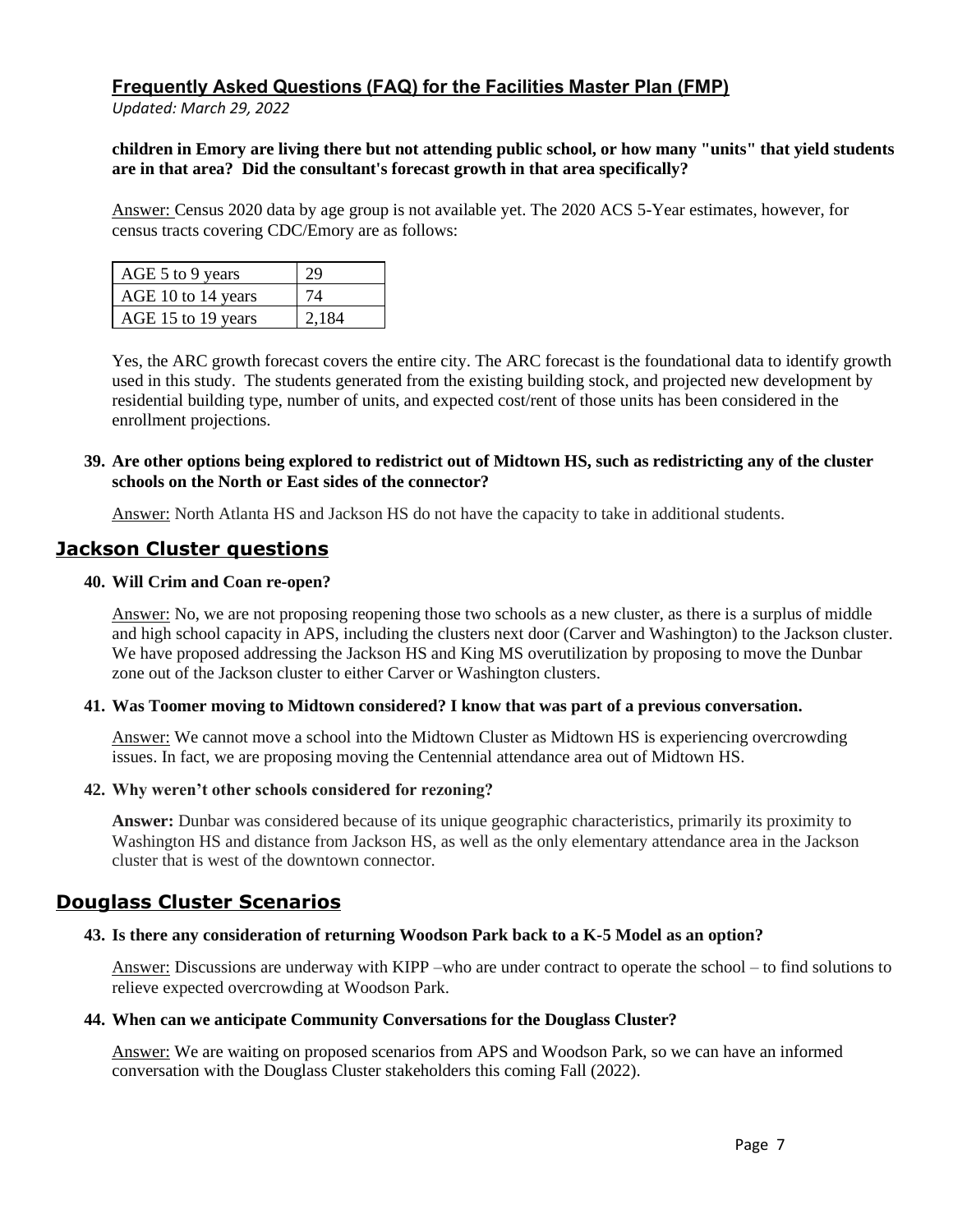*Updated: March 29, 2022*

**45. Are Woodson Park students going to be moved to John Lewis school to balance it out due to its low utilization?**

Answer: All current recommendations focus on relieving overcrowded facilities. We are recommending moving students only if the school is overcrowded, not just to balance school populations or increase enrollment at an underutilized facility.

# **Next Steps**

**46. Is the April 15th "Final Recommendation" date supposed to provide a final recommendation for both Use of Inman, and final maps? Will the map boundary discussion continue after April 15? How will the Final Recommendation be announced? Will it be announced before the board meeting, or during the May 2 board meeting?**

Answer: The Sizemore group will submit their final recommendation to APS on April 15<sup>th</sup>. The Superintendent will share APS' recommendation before the May 2<sup>nd</sup> Board Meeting. There will be opportunities for communities to provide feedback following First Read on May  $2<sup>nd</sup>$  before the Final Vote on June 6<sup>th</sup>.

## **Other**

## **47. How will APS address maintaining and improving the facilities that exist and are currently in use?**

Answer: Ongoing maintenance, repairs and school readiness work will continue at all facilities.

### **48. How can APS be better in reacting to and addressing the differences between the projection and reality, including effective communication between departments and what is happening at the schools?**

Answer: Operations and Schools must continue to review and refine the formula used to calculate capacity, balancing the need for a formula for all schools and each school's space needs.

### **49. For South Atlanta, do the numbers include any impact on SPLOST renovations?**

Answer: Renovation projects identified in the SPLOST program will not be affected by enrollment.

### **50. Has there been consideration around making the North Atlanta elementary schools K-6?**

Answer: No. K-6 is not part of the normal or preferred grouping of grades. With plenty of capacity at Sutton MS, and North Atlanta High School, there is no sufficient reason to investigate K-6 in the North Atlanta Cluster.

### **51. What is the best way for us to voice our opinions on our preferences?**

Answer: Connect with us via the Let's Talk button on the APS homepage <https://www.atlantapublicschools.us/domain/14240> or the Facilities Master Planning Scenarios General Feedback form: <https://forms.gle/UgTf387qJp1YC8AU8>

### **52. What is the diversity impact of these changes?**

Answer: The impact of the racial diversity of the schools from the scenarios are found here: [Scenario Diversity](https://www.atlantapublicschools.us/cms/lib/GA01000924/Centricity/Domain/4657/Race_Ethnic%20Diversity.pdf)  [Impact](https://www.atlantapublicschools.us/cms/lib/GA01000924/Centricity/Domain/4657/Race_Ethnic%20Diversity.pdf)

### **53. As students move, are teachers relocated or does APS increase hiring?**

Answer: Funding for teachers is managed via the Student Success Funding (SSF) model. Based on the budget request submitted by the school principal, staffing allocations will be adjusted accordingly.